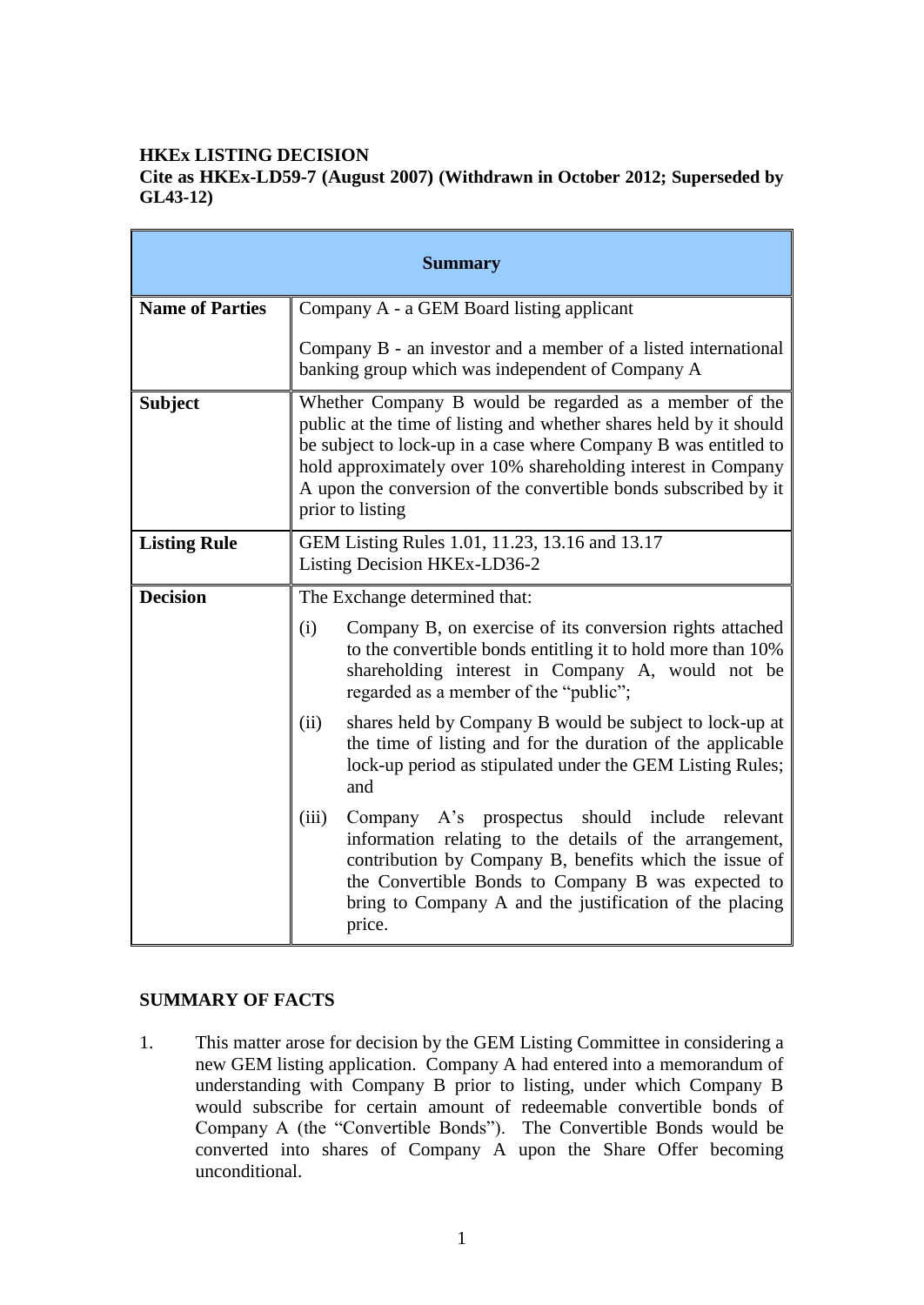- 2. Upon conversion of the Convertible Bonds in full, Company B would have approximately over 10% shareholding interest in Company A. According to the estimated total issued share capital of Company A at the time of listing, such shareholding interest would translate into shares of Company A at a price being the same as the lowest point of the offer price range or at around 20% discount to the highest point of the offer price range.
- 3. Based on the representation of the sponsor, the Exchange noted the following relevant material facts:
	- a. Company B was a member of a listed international banking group and was independent of Company A, directors of Company A and their respective associates. Company B confirmed that its proposed investment in Company A by way of the Convertible Bonds was not for the benefit of any initial management shareholder or significant shareholder of Company A. Although Company B had appointed a representative to the board of directors of Company A, such director would resign automatically upon the listing. Company B would not actively participate in the management of Company A"s business.
	- b. Upon full conversion of the Convertible Bonds, Company B would fall under the definition of a substantial shareholder and thus would be a connected person as set out under the GEM Listing Rules. Company B would not be considered as part of the public.
	- c. The directors of Company A confirmed that the subscription price was arrived at after arm"s length negotiation between Company B and Company A.
	- d. The relevant information relating to the details of the arrangement, including the lock up arrangement, and the statement giving reasons for the issue of the Convertible Bonds to Company B, contribution of Company A, the benefits which the issue of the Convertible Bonds was expected to bring to Company A, together with the justification of the conversion price had been disclosed in the "Summary" section of the prospectus.
	- e. Company B had agreed to have its interest locked-up for a period commencing from the date of the prospectus up to the date falling six months after the listing date.

## **THE ISSUE RAISED FOR CONSIDERATION**

4. Whether Company B would be regarded as a member of the public at the time of listing and whether shares held by it should be subject to lock-up in a case where Company B was entitled to hold approximately over 10% shareholding interest in Company A upon the conversion of the convertible bonds subscribed by it prior to listing.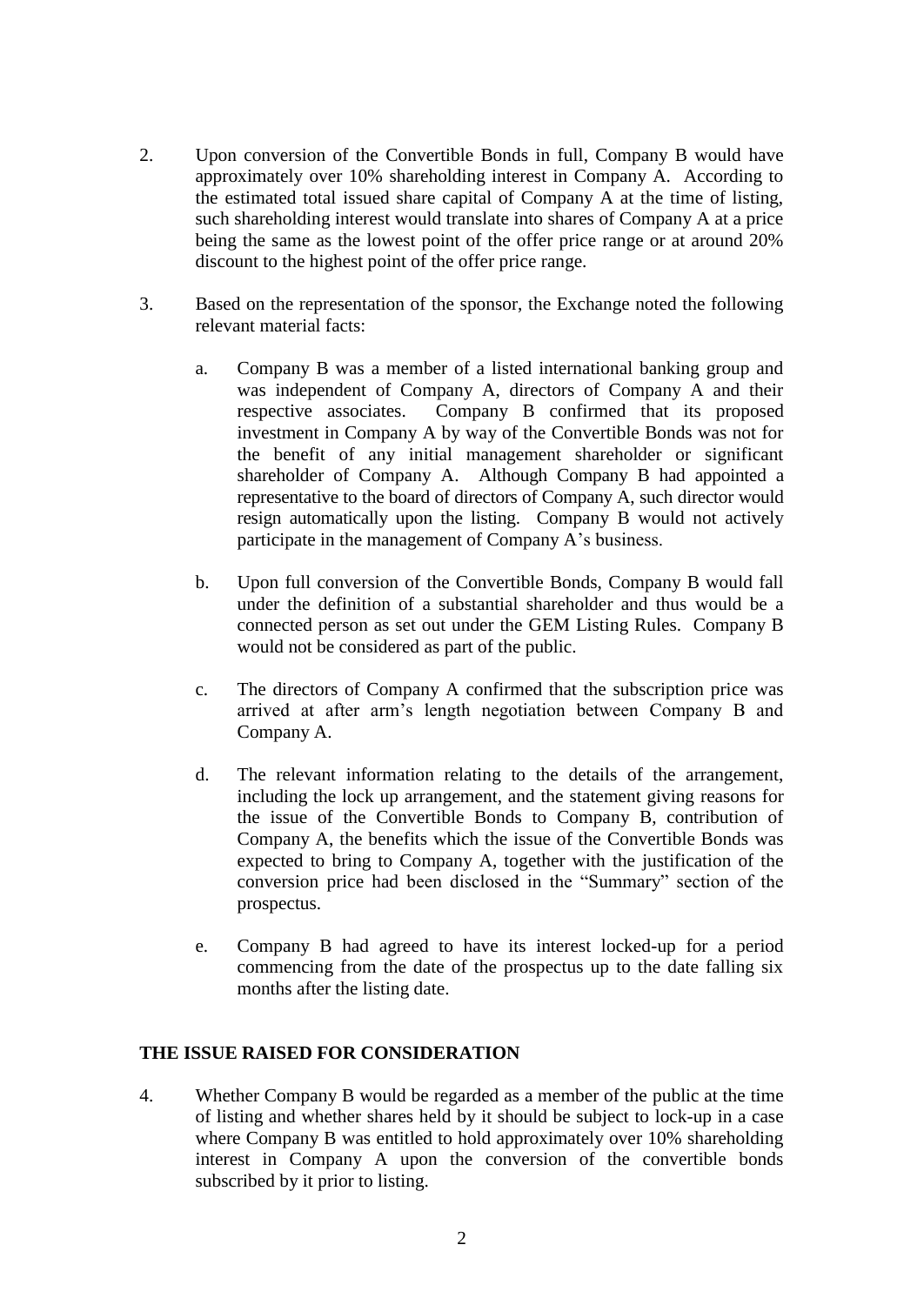#### **APPLICABLE LISTING RULE OR PRINCIPLE**

5. GEM Listing Rule 1.01 defines "substantial shareholder" in relation to a company as:

> a person who is entitled to exercise, or control the exercise of, 10% or more of the voting power at any general meeting of the company.

6. GEM Listing Rule 1.01 defines 'significant shareholder' as:

any person other than a management shareholder who, immediately prior to the date of the new applicant's initial listing document and immediately prior to the date on which securities of the new applicant commence trading on GEM, is (or group of persons who together are) entitled to exercise or control the exercise of 5% or more of the voting power at general meetings of the new applicant.

- 7. The definition of "connected person" under GEM Listing Rule 1.01 includes a management shareholder and a substantial shareholder.
- 8. GEM Listing Rules, Note number 2 of Rule 11.23(5) provides that:

the Exchange will not regard:

- (a) at any time, any connected person of the issuer;
- (b) at the time of listing and for the duration of the periods referred to in rule 13.16, any initial management shareholder (as defined in rule 13.15);
- (c) at the time of listing and for the duration of the 6-month period referred to in rule 13.17, any significant shareholder; or ……

as a member of "the public" ……

- 9. GEM Listing Rules 13.16(1)(a) and 13.16(2) require a listing applicant to procure that every initial management shareholder who is a shareholder immediately prior to the listing date to place in escrow all his relevant securities, and undertake not to dispose of (or enter into any agreement to dispose of) his interest in the relevant securities, for a period ending on the 12 months from the listing date.
- 10. GEM Listing Rule 13.16(1)(b), however, provides for a shorter period of 6 months from the listing date in the case of an initial management shareholder having no more than 1% of the issued share capital of the listing applicant as at the listing date.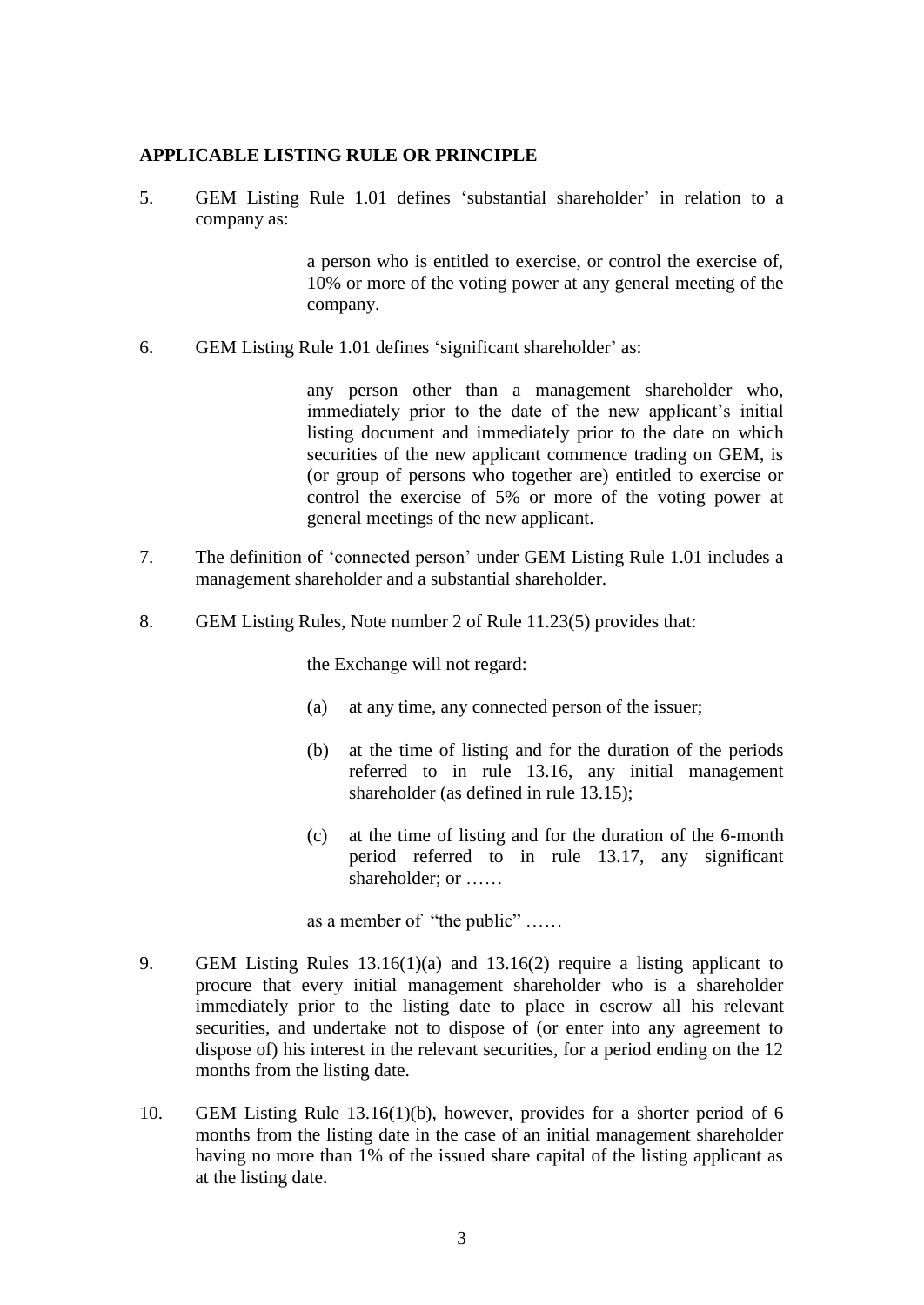- 11. GEM Listing Rules 13.17(1) and 13.17(2) require a listing applicant to procure that every significant shareholder to place in escrow all his relevant securities, and undertake not to dispose of (or enter into any agreement to dispose of) his interest in the relevant securities, for a period ending on the 6 months from the listing date.
- 12. The Listing Decision HKEx-LD36-2 (the "HKEx-LD36-2") stipulates that:

as a general principle on GEM, placings of shares shortly before a listing application should be permitted subject to full disclosure in the prospectus. However, the placee may be subject to a lock-up of his shares. The question of whether the placee should be subject to a lock-up is determined on a caseby-case basis having regard to all the circumstances of the case….

- 13. It is also stated in HKEx-LD36-2 that:
	- the greater the amount of any discount to the IPO price and/or the greater the proximity in time of the placing to the date of the listing application, the greater would be the doubt as to the genuine nature of the transaction such that a lock-up of the shares would be warranted;
	- in all cases, the prospectus should include a prominent statement giving the reasons for the placing, including any contribution which the placee has made to the company, any benefits which the placing is expected to bring to the company and a justification of the placing price.

# **ANALYSIS**

- 14. In the present case, the Exchange noted that upon conversion of the Convertible Bonds, Company B would fall under the definition of substantial shareholder and thus would be a connected person under the GEM Listing Rules. Separately, given that more than 10% shareholding interest in Company A would be held by Company B upon conversion of the Convertible Bonds, Company B would be regarded as a significant shareholder. On that basis, the Exchange determined that Company B would not be considered as part of the public and would be subject to the applicable lock-up period as stipulated under the GEM Listing Rules.
- 15. Given that Company B had described itself as a "financial" investor in the prospectus and that the relevant information relating to the details of the arrangement, including the lock up arrangement, and the statement giving reasons for the issue of the Convertible Bonds to Company B, contribution of Company B, the benefits which the issue of the Convertible Bonds to